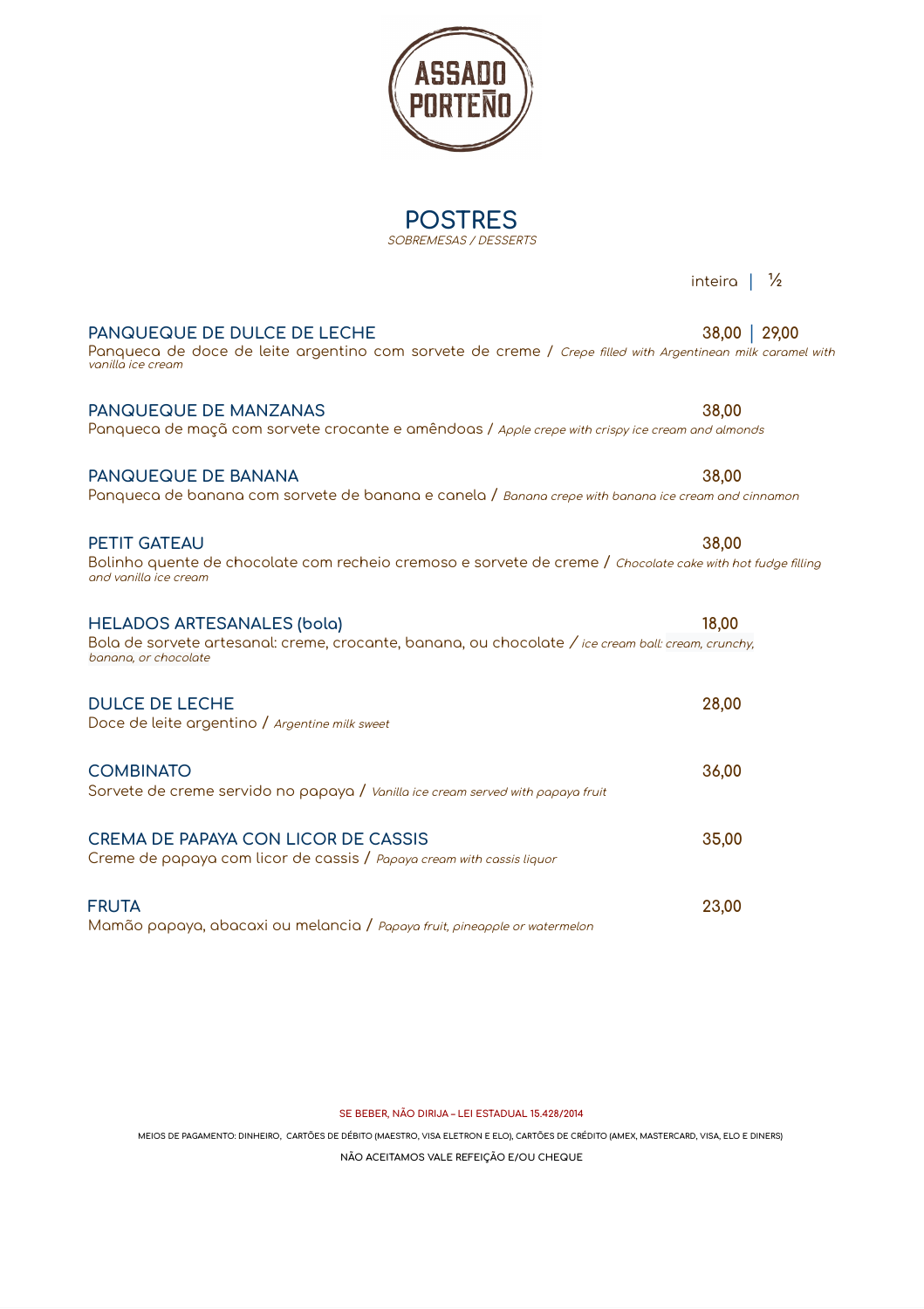



| Amorulo              | 31,00 |
|----------------------|-------|
| <b>Baileys</b>       | 31,00 |
| Cointreau            | 31,00 |
| Cuarenta y tres      | 34,00 |
| <b>Drambuie</b>      | 34,00 |
| Peachtree            | 34,00 |
| Frangelico           | 34,00 |
| Limoncello           | 34,00 |
| <b>Tio Maria</b>     | 34,00 |
| Sambuca              | 34,00 |
| <b>Grond Mornier</b> | 34,00 |



| Nespresso Leggero                        | 8,00  |
|------------------------------------------|-------|
| <b>Nespresso Ristretto</b>               | 8,00  |
| Nespresso Decaffeinato                   | 8,00  |
| Capuccino pequeño                        | 12,00 |
| com pedaços de chocolate ao leite        |       |
| Capuccino grande                         | 16,00 |
| com pedaços de chocolate ao leite        |       |
| Café Porteño pequeño                     | 12,00 |
| café com leite e doce de leite argentino |       |
| Café Porteño grande                      | 16,00 |
| café com leite e doce de leite argentino |       |
| Chá de hortelã (folhas frescas)          | 8,00  |
| Chá em sachê                             | 8,00  |

**SE BEBER, NÃO DIRIJA – LEI ESTADUAL 15.428/2014**

MEIOS DE PAGAMENTO: DINHEIRO, CARTÕES DE DÉBITO (MAESTRO, VISA ELETRON E ELO), CARTÕES DE CRÉDITO (AMEX, MASTERCARD, VISA, ELO E DINERS)

**NÃO ACEITAMOS VALE REFEIÇÃO E/OU CHEQUE**